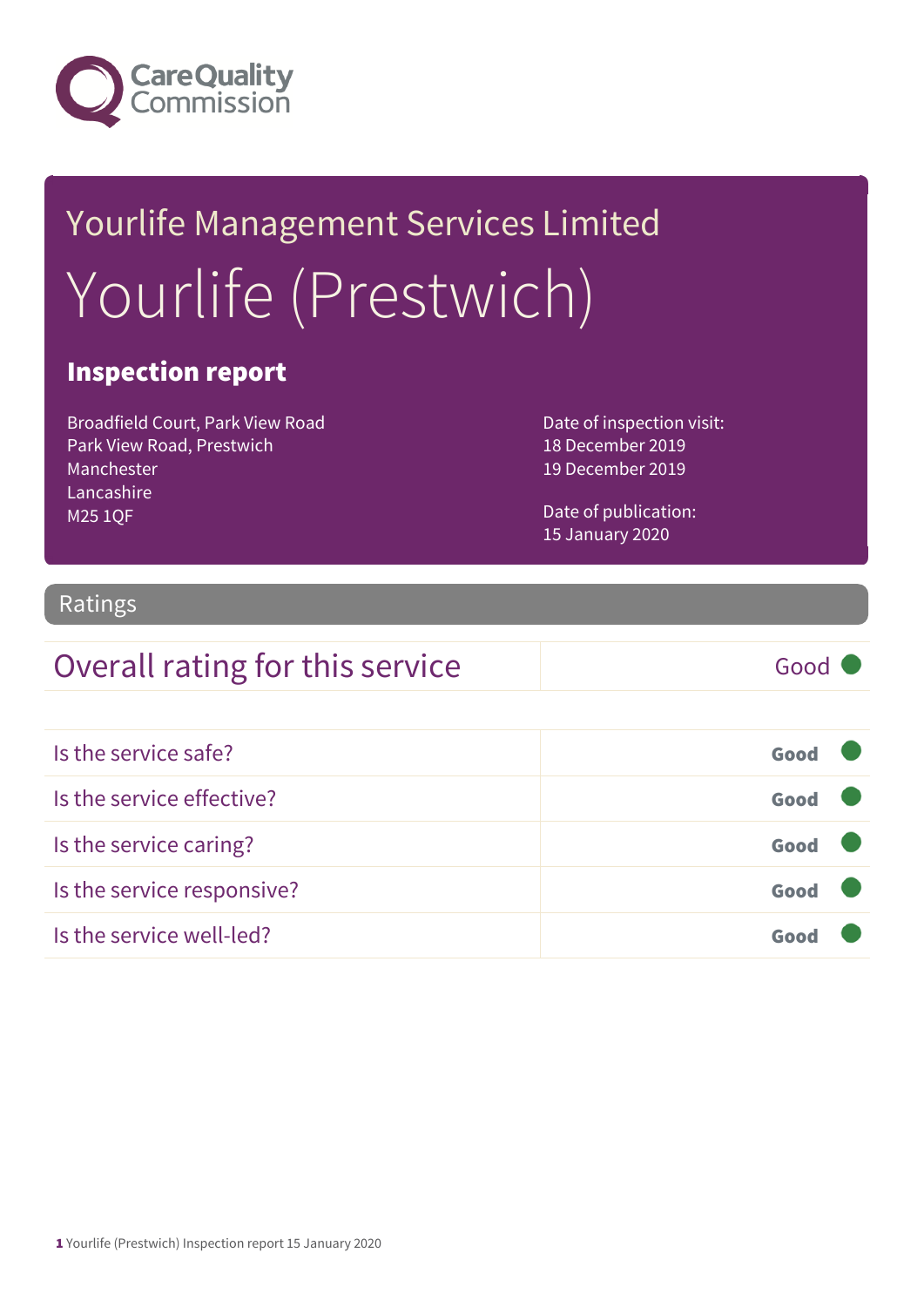### Summary of findings

#### Overall summary

#### About the service

Yourlife (Prestwich) is a domiciliary care service that provides personal care to people in their own homes. The service is based in an assisted living complex which contains 48 apartments. Not everyone who used the service received personal care. CQC only inspects where people receive personal care. This is help with tasks related to personal hygiene and eating. Where they do we also consider any wider social care provided. At the time of the inspection there were eight people receiving support.

People's experience of using this service and what we found

Staff and managers showed genuine concern for people's welfare. Everyone we spoke with told us the staff were kind and caring and they were treated with dignity and respect. One person said, "They are friendly and kind. I would recommend this to anyone. My [family] is very happy here".

People reported feeling very safe. Staff were knowledgeable about safeguarding people and when to raise concerns. People received their medicines safely and recruitment practices were safe. Risks associated with people's care were assessed and monitored, and any environmental risks were identified and reviewed regularly.

Assessments were person centred and care was responsive to people's needs. There was an established staff team that was both motivated and well trained to carry out their roles effectively.

People were in control of how their care was delivered and had regular staff who knew them well. People's communication needs were met and people were consulted about the running of the service in regular residents' meetings.

The home was managed by a registered manager who was respected by staff and valued by the home owners. Staff reported a high level of job satisfaction. There was an open transparent culture that supported good practice.

People were supported to have maximum choice and control of their lives and staff supported them in the least restrictive way possible and in their best interests; the policies and systems in the service supported this practice.

For more details, please see the full report which is on the CQC website at www.cqc.org.uk

Rating at last inspection The last rating for this service was good (published 1 June 2017).

Why we inspected This was a planned inspection based on the previous rating.

2 Yourlife (Prestwich) Inspection report 15 January 2020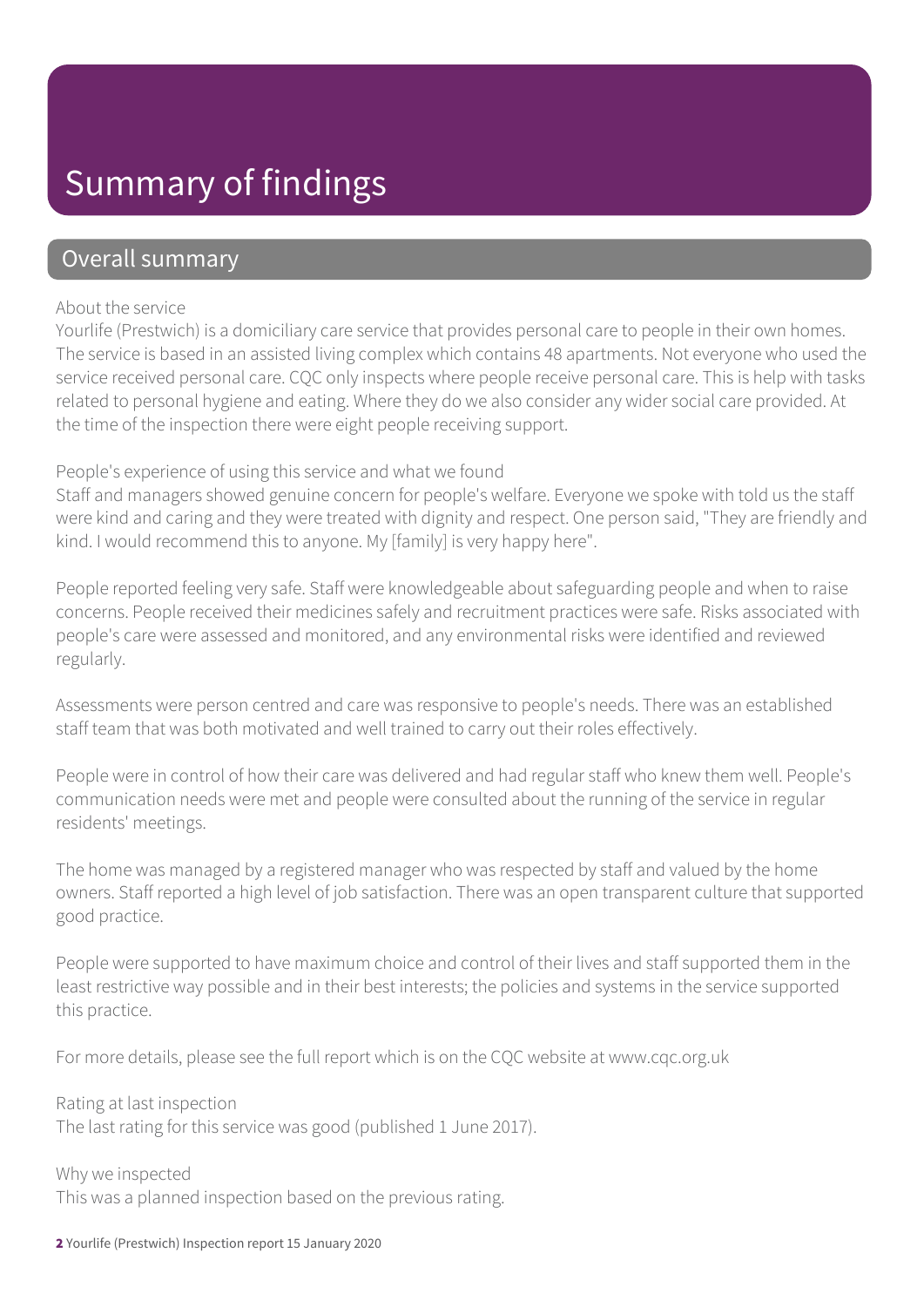#### Follow up

We will continue to monitor information we receive about the service until we return to visit as per our reinspection programme. If we receive any concerning information we may inspect sooner.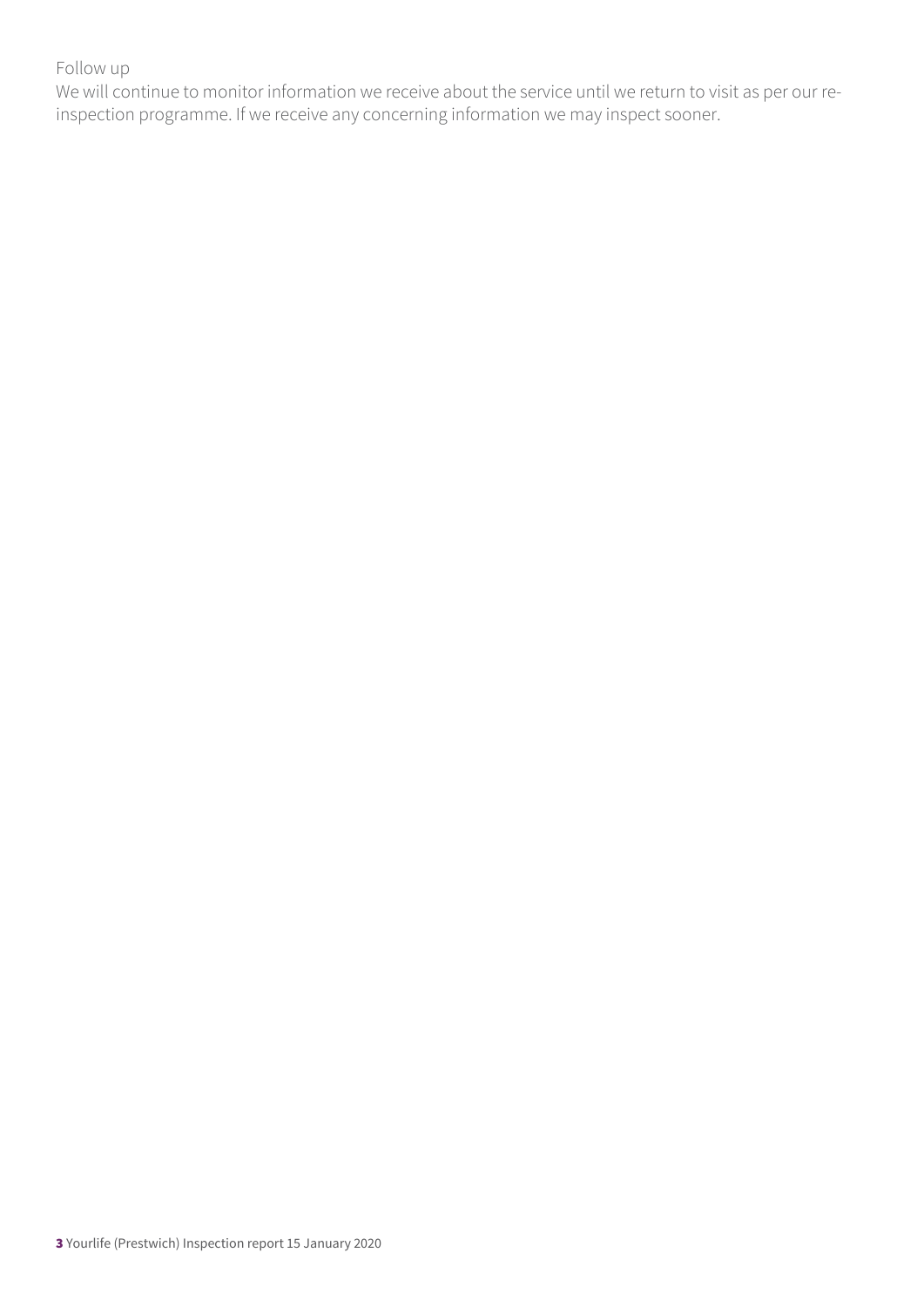#### The five questions we ask about services and what we found

We always ask the following five questions of services.

| Is the service safe?                                                         | Good |
|------------------------------------------------------------------------------|------|
| The service was safe.<br>Details are in our safe findings below.             |      |
| Is the service effective?                                                    | Good |
| The service was effective.<br>Details are in our effective findings below.   |      |
| Is the service caring?                                                       | Good |
| The service was caring.<br>Details are in our caring findings below.         |      |
| Is the service responsive?                                                   | Good |
| The service was responsive.<br>Details are in our responsive findings below. |      |
| Is the service well-led?                                                     | Good |
| The service was well-led.<br>Details are in our well-Led findings below.     |      |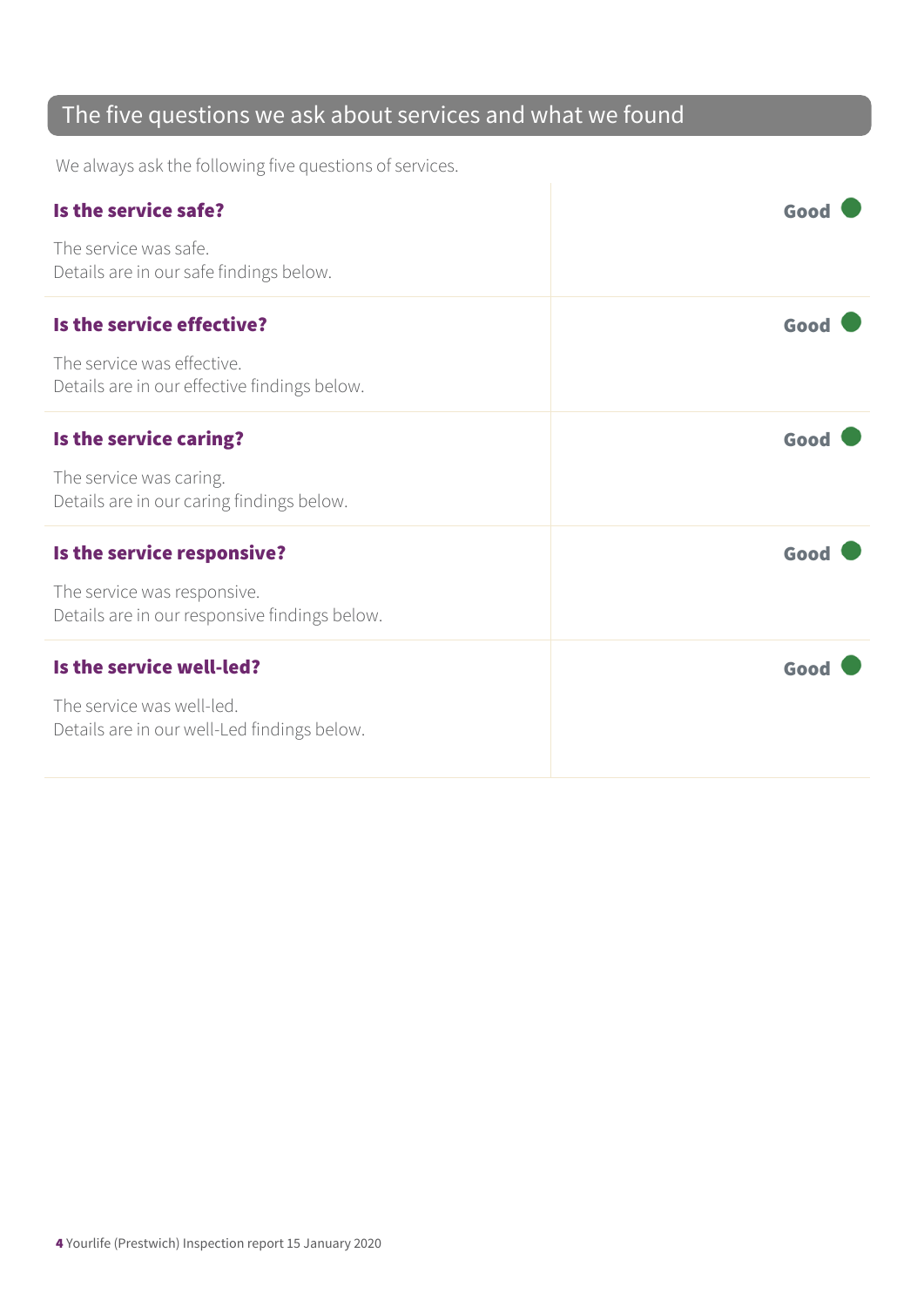

# Yourlife (Prestwich)

#### Detailed findings

### Background to this inspection

#### The inspection

We carried out this inspection under Section 60 of the Health and Social Care Act 2008 (the Act) as part of our regulatory functions. We checked whether the provider was meeting the legal requirements and regulations associated with the Act. We looked at the overall quality of the service and provided a rating for the service under the Care Act 2014.

Inspection team The inspection team consisted of one inspector.

Service and service type This service is a domiciliary care agency. It provides personal care to people living in their own apartments.

The service had a manager registered with the Care Quality Commission. This means that they and the provider are legally responsible for how the service is run and for the quality and safety of the care provided.

We gave the service 24 hours' notice of the inspection. This was because the service was only providing a regulated activity to eight people and we wanted to be sure there would be people at home to speak with us.

#### What we did before the inspection

We reviewed information we had received about the service since the last inspection. We also sought feedback from partner agencies including the local authority and Healthwatch. Healthwatch is an independent consumer champion that gathers and represents the views of the public about health and social care services in England. We used all this information to plan our inspection. Due to technical problems, the provider was not able to complete a Provider Information Return. This is information we require providers to send us to give some key information about the service, what the service does well and improvements they plan to make. We took this into account when we inspected the service and made the judgements in this report.

During the inspection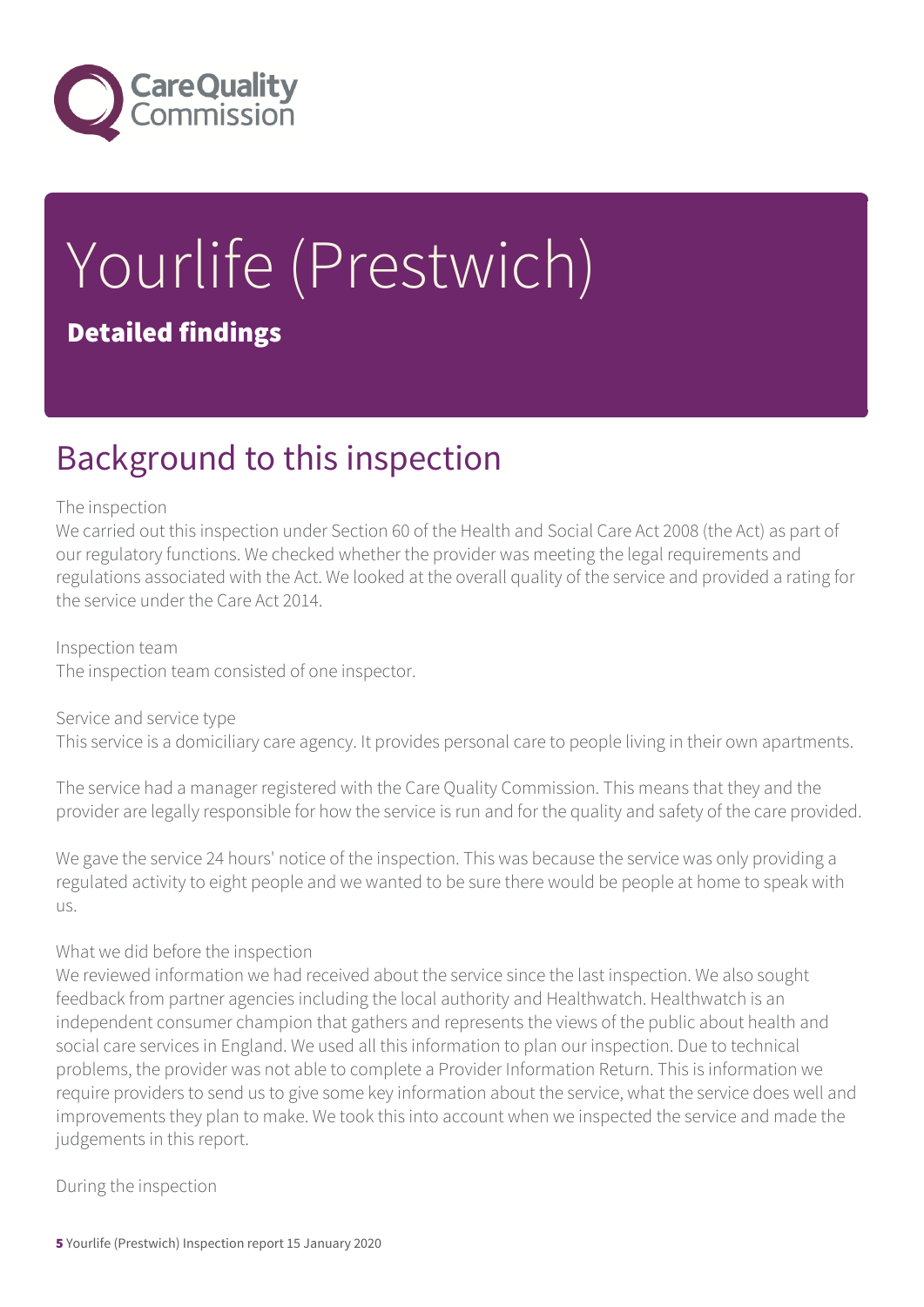We spoke with four people who used the service and three relatives about their experience of the care provided. We spoke with seven members of staff including the registered manager, the area manager, senior care workers and care workers. We reviewed a range of records. This included three care records and multiple medication records. We looked at two staff files in relation to recruitment, training and staff supervision. A variety of records relating to the management of the service, including policies and procedures were reviewed.

#### After the inspection

We continued to seek clarification from the provider to validate evidence found.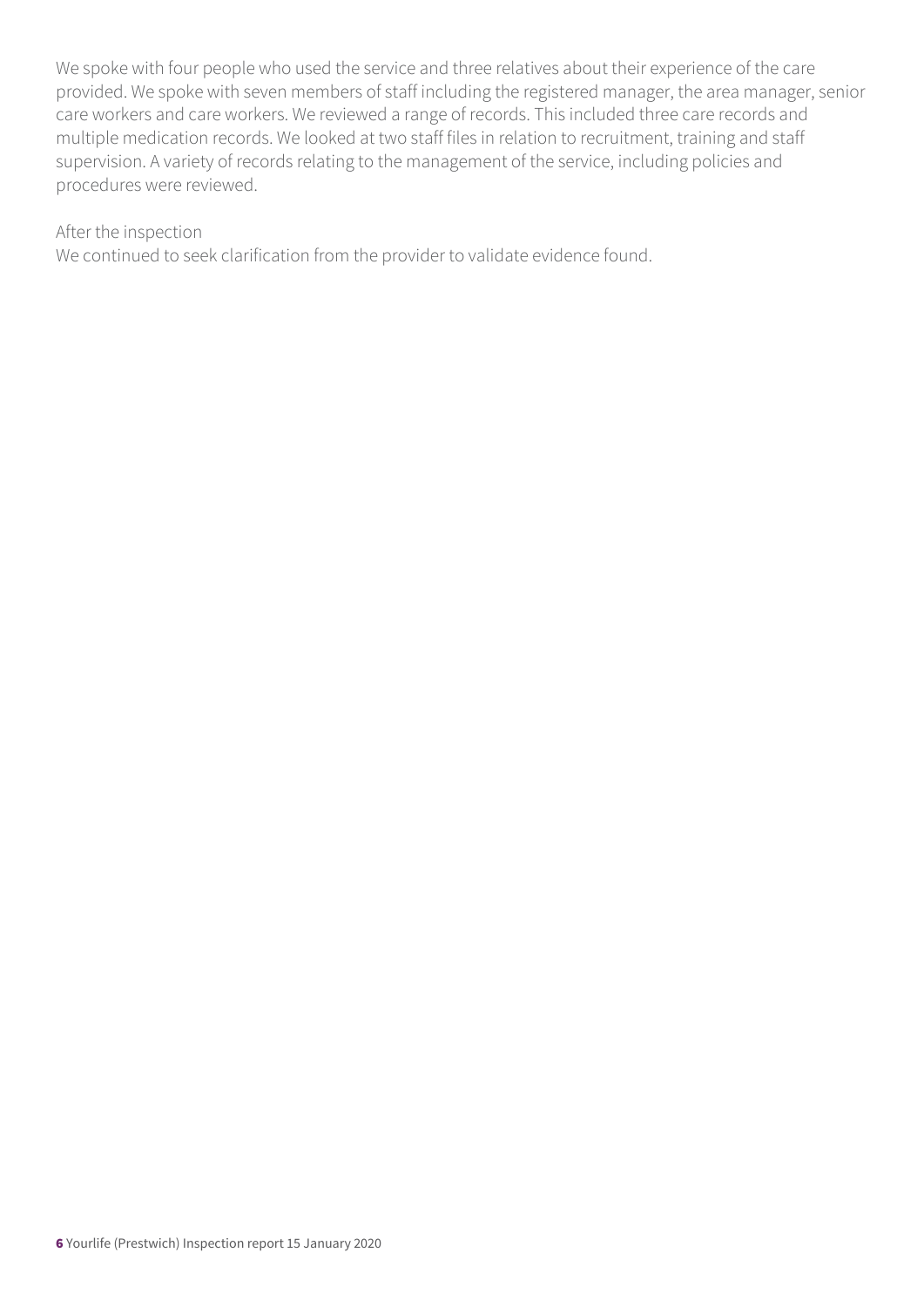### Is the service safe?

### Our findings

Safe – this means we looked for evidence that people were protected from abuse and avoidable harm.

At the last inspection this key question was rated as good. At this inspection this key question has remained the same. This meant people were safe and protected from avoidable harm.

Systems and processes to safeguard people from the risk of abuse

- People were protected from the risks of abuse, discrimination and avoidable harm.
- People told us they felt safe and were able to raise any concerns they had.
- Staff completed regular safeguarding training and knew how to identify and report any concerns.
- Staff were confident the registered manager would respond appropriately to any concerns raised.
- The registered manager reported safeguarding concerns to the local authority and the Care Quality Commission in line with guidance.
- The home had a whistleblowing policy in place and staff were confident to report any poor practice if required.

Assessing risk, safety monitoring and management

- Systems were in place to identify and reduce the risks involved in the delivery of care to people. These included environmental risks, falls risks and medication risk assessments.
- Care records contained guidance for staff about how to support people to reduce the risk of avoidable harm.
- ●The provider had a system to record accidents and incidents and staff were clear about their responsibilities. Systems were in place to review these for wider learning and to reduce the risk of the same accident or incident occurring again.
- After a burglary that affected the confidence and vulnerability of a person in their own home it was agreed that staff would provide additional support to check the apartment at night to ensure the alarm system was on. This reassured the homeowner to feel safe and confident again.

#### Staffing and recruitment

- There were no concerns about staffing levels and recruitment was managed safely.
- People told us that they received their care when they needed it and that staff were punctual and not rushed when providing care. One person told us, "They are all very friendly and approachable. They have been well recruited".
- Appropriate pre-employment checks were carried out to ensure only suitable staff were employed. This included reference and Disclosure and Barring Service (DBS) checks.

#### Using medicines safely

- Medicines were managed safely.
- Staff were trained in medicines management and assessed as competent before they provided support to people with their medicines.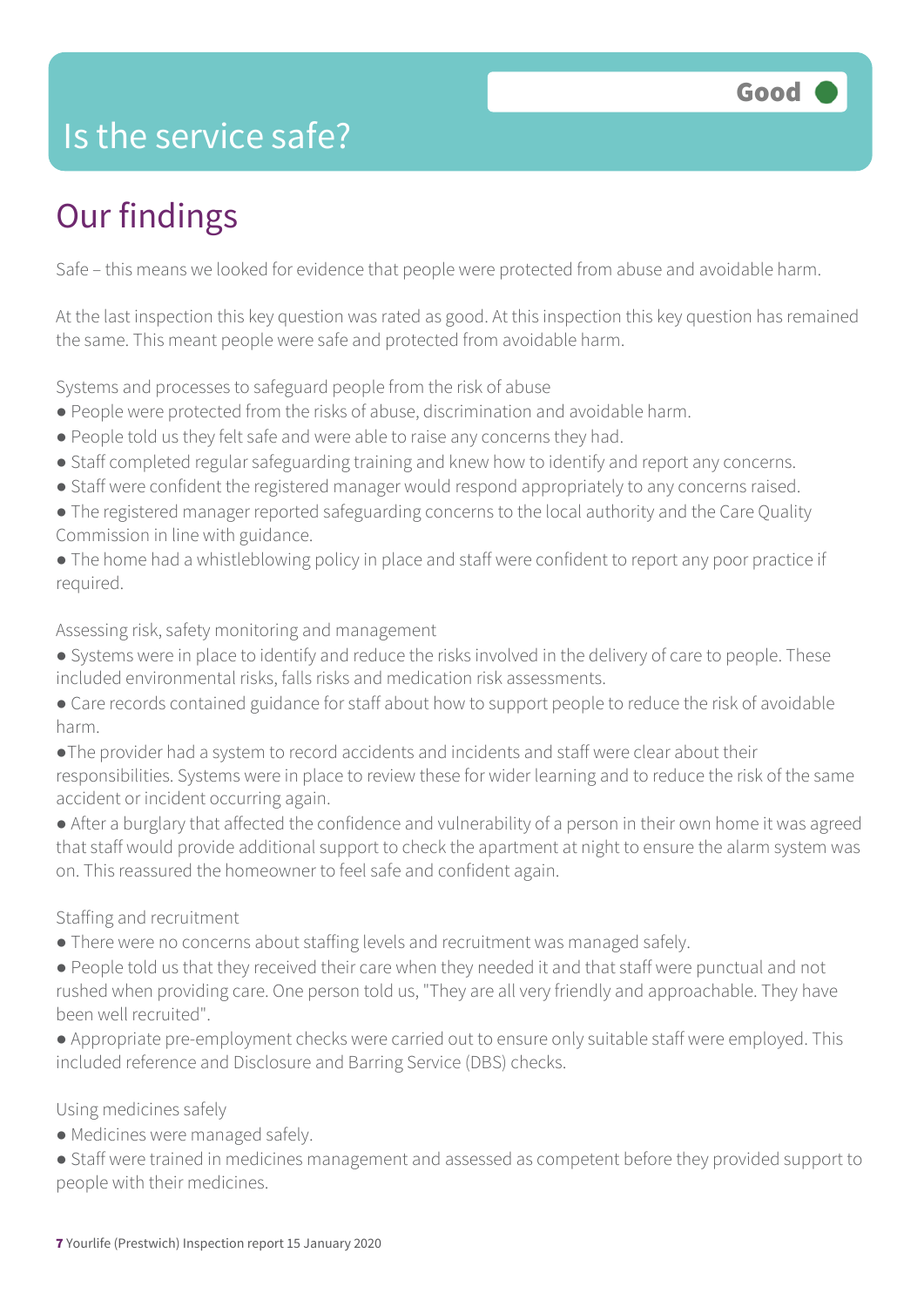● People were encouraged to administer their own medicines when possible to remain as independent as possible. The service was supporting four people with the administration of their medicines and the people we spoke with were happy with the support they received.

● Staff kept accurate records of the medicines they administered. Regular audits were carried out by senior management to ensure staff were following procedures.

Preventing and controlling infection

● Staff had completed infection control training and were issued with personal protective equipment (PPE) such as disposable gloves and aprons.

Learning lessons when things go wrong

● Staff reported an open culture where they were encouraged to report accidents and incidents.

● Any accidents or incidents were logged and investigated. The registered manager took appropriate actions in response. The organisations health and safety committee also reviewed the information to identify any patterns or lessons that could be learned to inform future practice.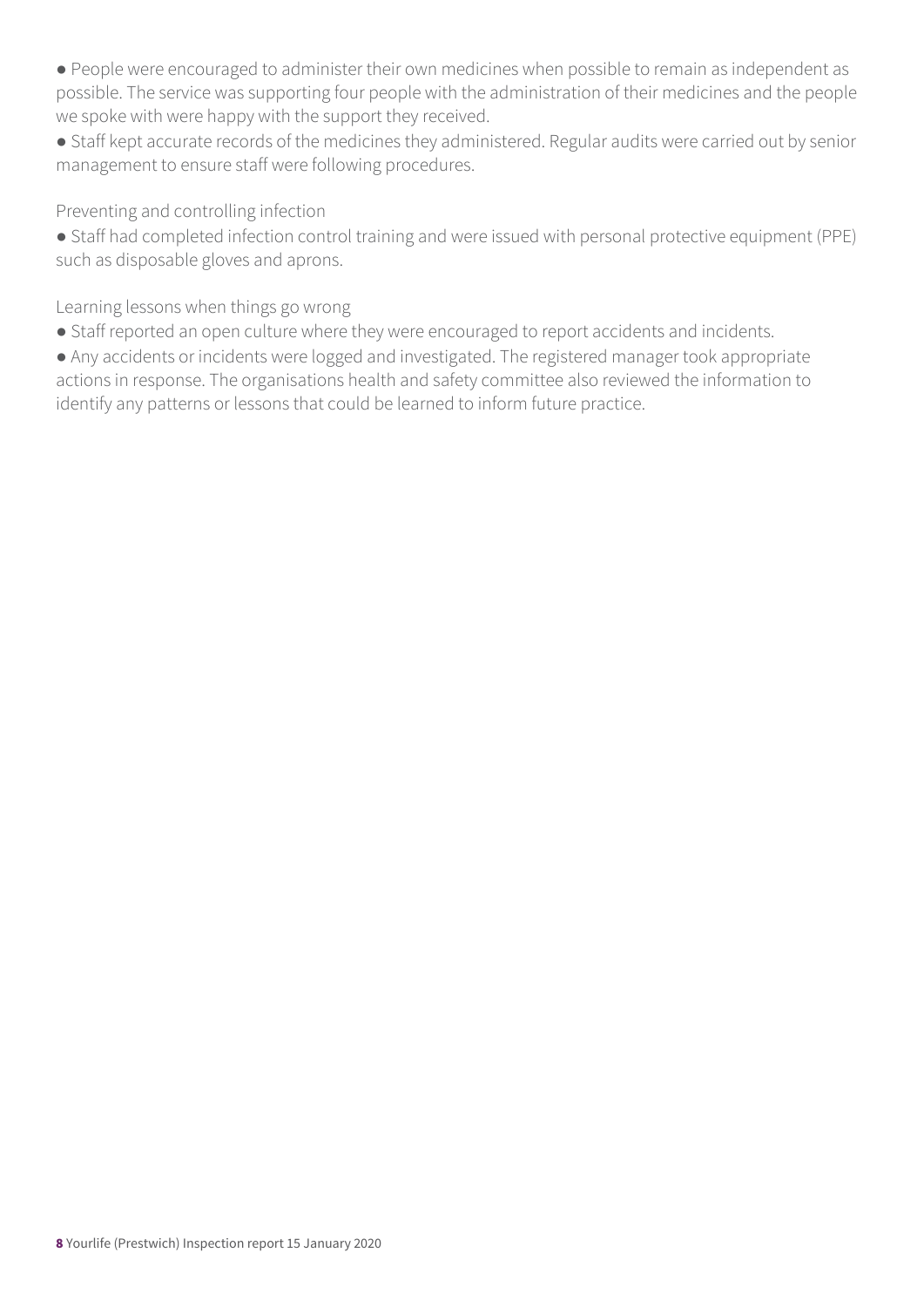### Is the service effective?

### Our findings

Effective – this means we looked for evidence that people's care, treatment and support achieved good outcomes and promoted a good quality of life, based on best available evidence.

At the last inspection this key question was rated as good. At this inspection this key question has now remained the same. This meant people's outcomes were consistently good, and people's feedback confirmed this.

Assessing people's needs and choices; delivering care in line with standards, guidance and the law

- People's needs, choices and preferences were assessed prior to using the service to make sure their needs could be met.
- Assessments were person centred and established what was important to people. One person told us, "Yes. It is personal to me. My care plan meets my unique needs".
- Staff champion roles had been introduced to improve effectiveness in specific areas. These included a falls champion, a dementia champion, a health and wellbeing champion, a medication champion and a loneliness champion.

Staff support: induction, training, skills and experience

- Staff were provided with the training they needed to work effectively with people. This included training in safeguarding, moving and handling, equality and diversity and infection control.
- People told us that staff had the skills to meet their needs appropriately. One person commented, "Yes they are well trained". A relative told us, "They are trained very well and they are kind and they treat people like it's their own family".
- ●There was good feedback from staff about the training. They told us, "I think the training is very good. It is very detailed" and "We do lots of training including additional training".
- New staff completed a comprehensive two-week induction that included shadowing experienced staff. One staff member told us, "The induction was very thorough and we did a lot of training".
- Staff received regular ongoing support. This included a six- and twelve-week review, quizzes, competency checks, spot checks and regular supervision and appraisal meetings.
- Staff told us that they felt supported in their roles. One staff member told us, "Yes we receive good support. The registered manager is always available and actively encourages us" and "Yes, very supportive and approachable. Jobs are delegated fairly".

Supporting people to eat and drink enough to maintain a balanced diet

- Staff supported some people with food preparation and people were happy with the support they received. There was also an onsite bistro where people could purchase food if they chose to.
- Staff were trained in food safety and were familiar with people's needs and preferences. Staff commented that there was a lot of information in the care files and people also told them what they wanted.

Supporting people to live healthier lives, access healthcare services and support; Staff working with other agencies to provide consistent, effective, timely care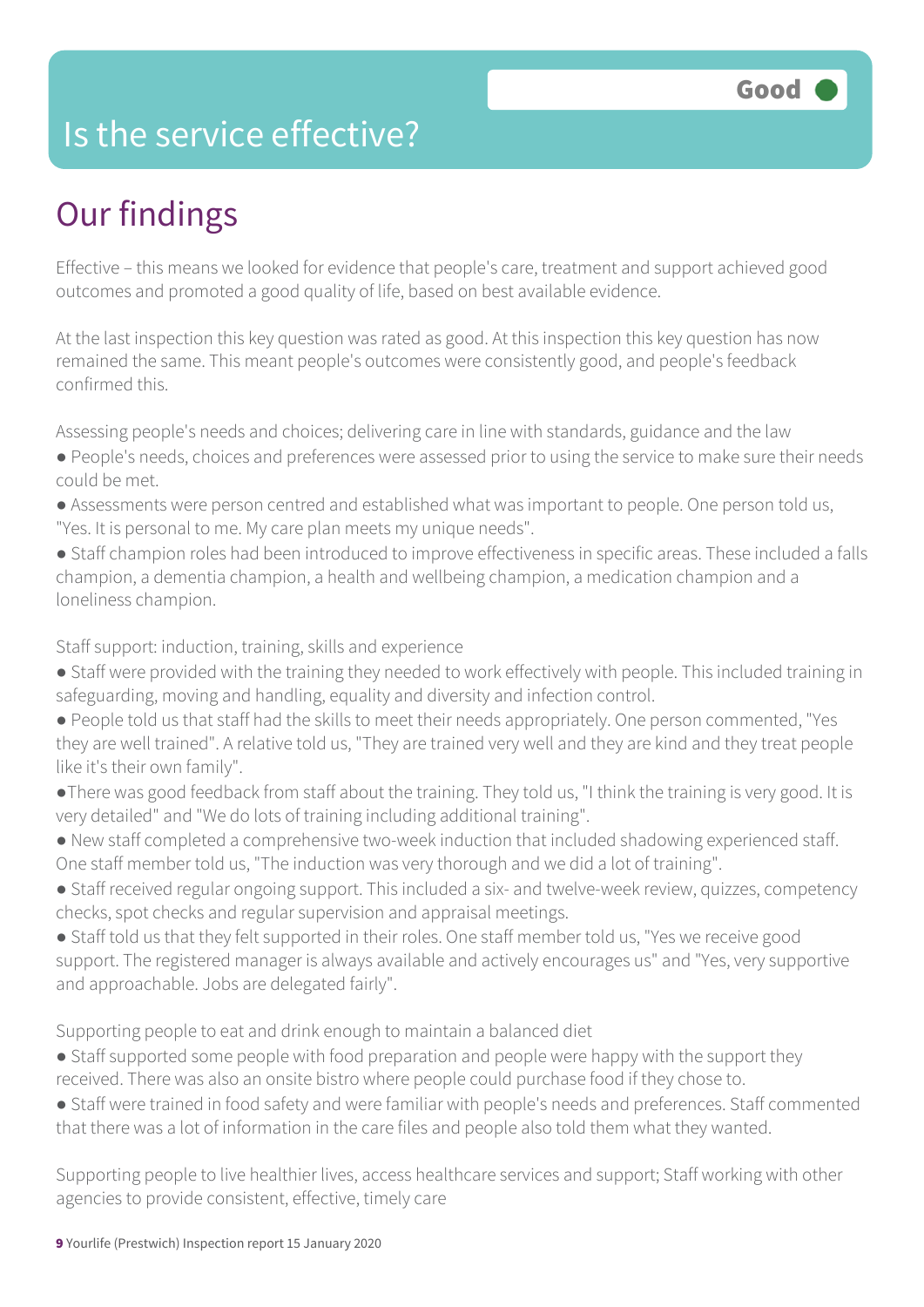- Care plans were regularly reviewed with people to ensure all needs were identified and met.
- The staff we spoke with knew the people they supported well and could quickly recognise when a person's needs had changed, or if they were becoming unwell.
- People told us that staff were responsive to their needs, "Yes they are very attentive" and "Yes they help me to see other health care professionals".

Adapting service, design, decoration to meet people's needs

● Whilst Yourlife (Prestwich) is a domiciliary care service provided in people's own apartments. The complex also has communal areas including a lounge and dining area. These were very well presented, spacious, with modern furnishings and fittings and decorated to a very high standard.

Ensuring consent to care and treatment in line with law and guidance

The Mental Capacity Act 2005 (MCA) provides a legal framework for making particular decisions on behalf of people who may lack the mental capacity to do so for themselves. The Act requires that, as far as possible, people make their own decisions and are helped to do so when needed. When they lack mental capacity to take particular decisions, any made on their behalf must be in their best interests and as least restrictive as possible.

People can only be deprived of their liberty to receive care and treatment when this is in their best interests and legally authorised under the MCA. When people receive care and treatment in their own homes an application must be made to the Court of Protection for them to authorise people to be deprived of their liberty.

We checked whether the service was working within the principles of the MCA.

- No-one who used the service was subject of an order made by the Court of Protection that resulted in the care being provided restricting their liberty, rights and choices.
- Staff received training and understood the principles of the MCA and how they applied to their day to day work.
- People were supported to make their own decisions and choices and staff only provided care with consent where people had capacity.
- The service was quick to respond when people's mental capacity had shown signs of deterioration. They had liaised with families and appropriate referrals had been made to social workers, so meetings could be arranged, to make decisions in their best interests if required.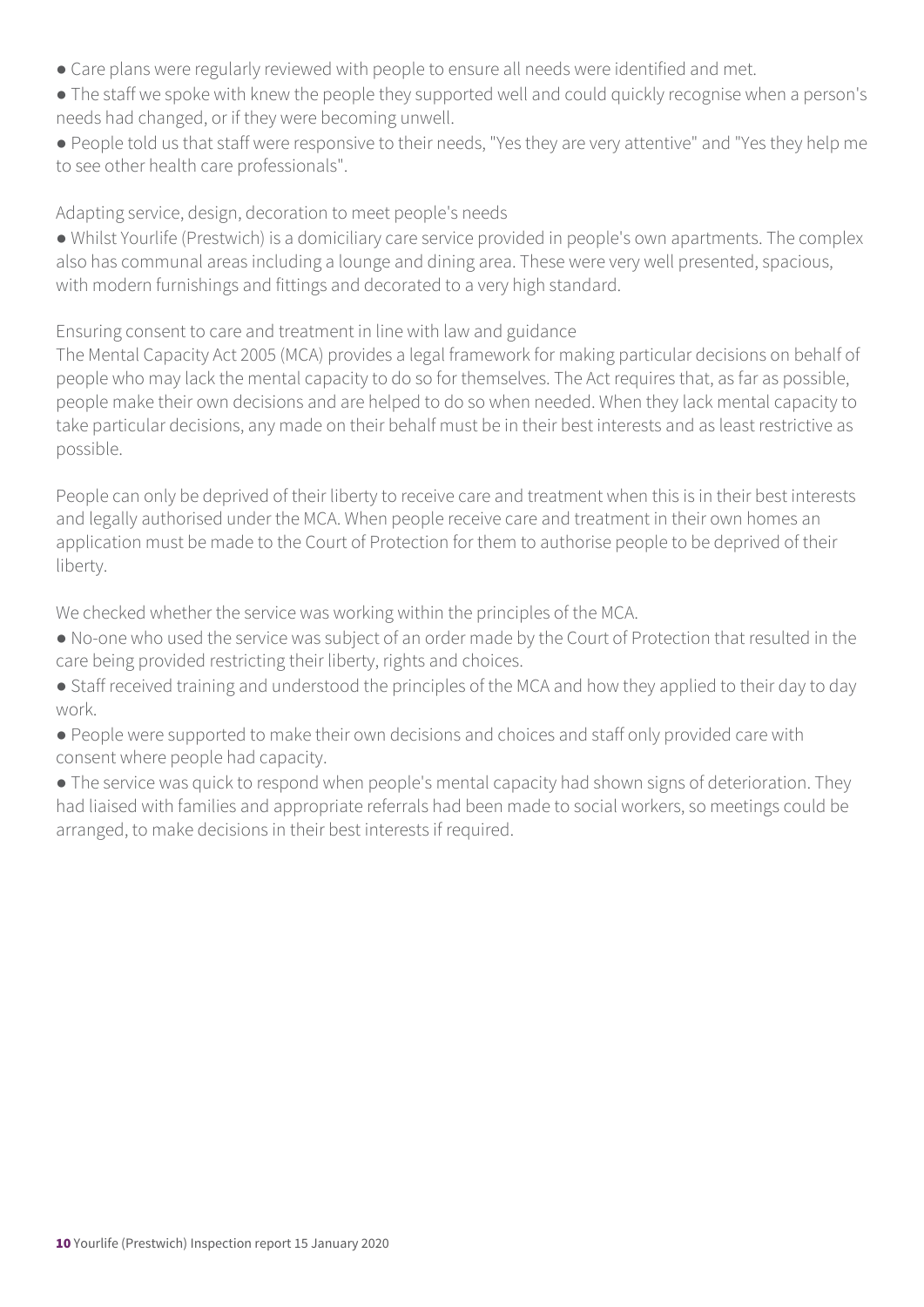### Is the service caring?

### Our findings

Caring – this means we looked for evidence that the service involved people and treated them with compassion, kindness, dignity and respect.

At the last inspection this key question was rated as good. At this inspection this key question has now remained the same. This meant people were supported and treated with dignity and respect; and involved as partners in their care.

Ensuring people are well treated and supported; respecting equality and diversity

- People were supported by a dedicated and caring staff team who knew them well and treated them with respect. People told us, "They are exceptionally caring". A relative told us, "The staff were so lovely and caring that they helped [family] to overcome the change and upset. They go above and beyond, especially the manager, it is not just a job to them. I have peace of mind".
- The home had an equality and diversity policy and staff received training in this area.
- Care files had a specific section called, 'map of my life' which recorded what was important to people.
- From our conversations with staff, it was apparent that they understood people's needs and preferences. One staff member told us, "They all shower in a different way, their drinks are different, I have to adapt the care for each person. They all get dressed in a different order for example".
- People told us, "I have regular staff and they all know me well" and "Yes, they know my likes and dislikes".

Supporting people to express their views and be involved in making decisions about their care

- People told us they were regularly consulted and that they had access to their care plans and felt involved in their care. People and their relatives told us, "Yes, I feel involved. There are regular reviews" and "We are in constant contact to ensure [family] needs are met. We speak to the registered manager every week".
- The care files recorded regular reviews with people and also included formal feedback surveys to capture people's experience of their care.

Respecting and promoting people's privacy, dignity and independence

- The service had an autonomy and independence policy that supported good practice.
- Staff understood how to support and promote people's independence and how to respect their privacy this was confirmed by the people we spoke to. One person told us, "They always knock" and "Yes, they know I am very independent minded. If I can do it, I will do it and staff support this".
- Staff were aware of the importance of maintaining people's privacy and dignity when providing care. Staff told us, "We treat them how I would want to be treated or how you would want your family to be treated. We treat people as individuals. We close doors and cover to maintain dignity, for example".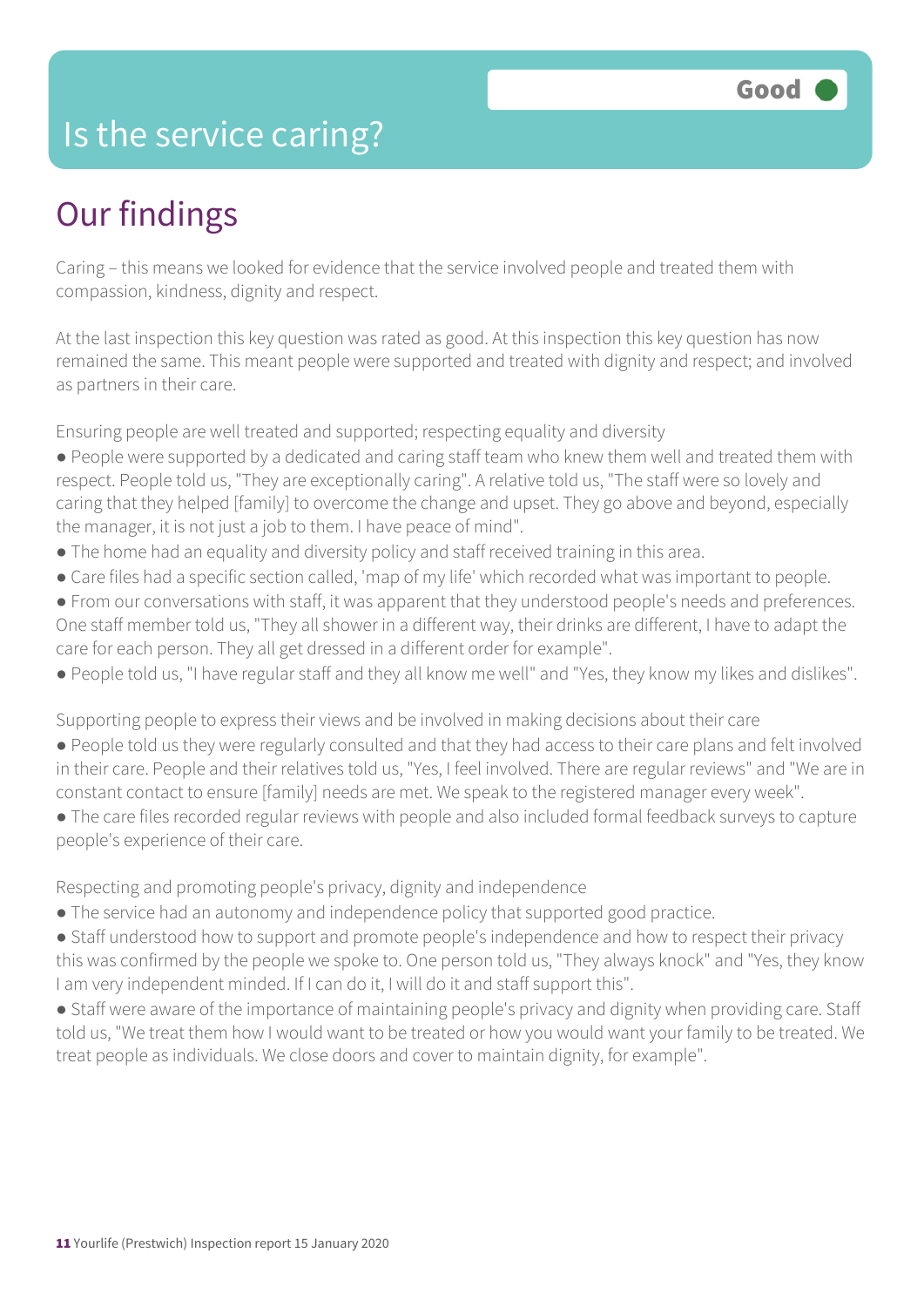### Is the service responsive?

### Our findings

Responsive – this means we looked for evidence that the service met people's needs.

At the last inspection this key question was rated as good. At this inspection this key question has now remained the same. This meant services were tailored to meet the needs of individuals and delivered to ensure flexibility, choice and continuity of care.

Planning personalised care to ensure people have choice and control and to meet their needs and preferences

- People were in control of how their care was delivered and their needs were regularly reviewed with them.
- The service had regular staff who had a good understanding of people's likes and dislikes and this was confirmed by the people we spoke with.
- There was person centred information in people's care plans including their preferred routines and a section that recorded their social histories and what was important to them.

#### Meeting people's communication needs

Since 2016 onwards all organisations that provide publicly funded adult social care are legally required to follow the Accessible Information Standard (AIS). The standard was introduced to make sure people are given information in a way they can understand. The standard applies to all people with a disability, impairment or sensory loss and in some circumstances to their carers.

- People's communication needs were assessed and detailed any difficulties people may have and how best to communicate with them. These included details of any aids or equipment they needed to assist with communication.
- The service also had a dementia adviser who worked with any of their services who supported people living with dementia. This included offering advice and regular audits to help ensure good practice.

Supporting people to develop and maintain relationships to avoid social isolation; support to follow interests and to take part in activities that are socially and culturally relevant to them

- The service offered a range of activities that were held in the communal lounge areas and the local community, that people could join in with if they chose to.
- The people who used the service ran their own social team that met monthly with the registered manager to plan the month ahead and to review if the previous months activities had been effective. The group had a file that stored meeting minutes and feedback from regular consultations with home owners about their experience of the activities provided.
- We met with the team during the inspection. It was well attended and there was a specific focus on trying to target people who may have become isolated.

Improving care quality in response to complaints or concerns

- People we spoke with knew how to complain and were confident the registered manager would deal with any issues they raised.
- The registered manager told us that they had not received any complaints from people receiving personal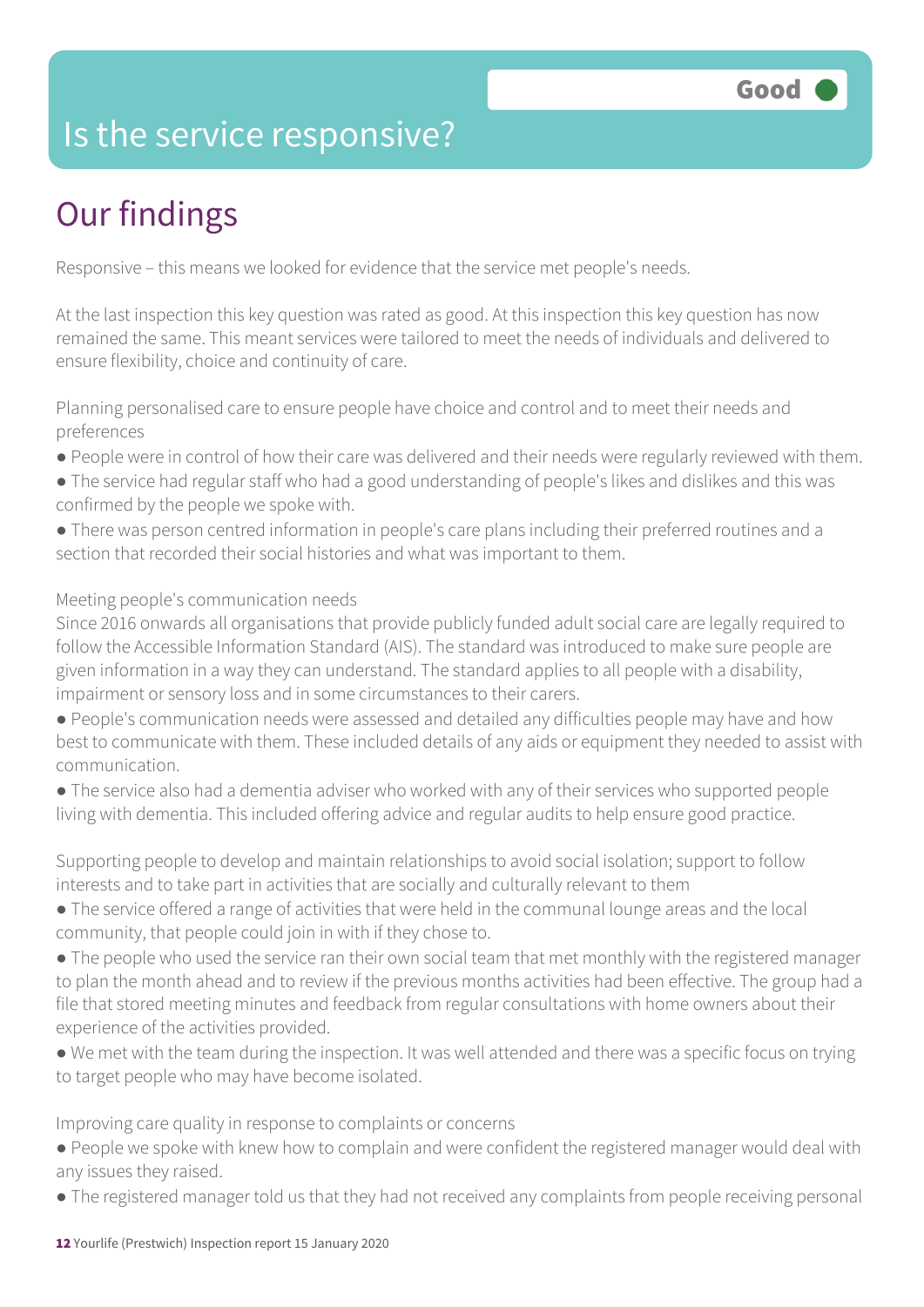care from the service.

● The service had a detailed policy and procedure which told people how they could complain and what to expect in response to a complaint, including timescales. It also gave people details of managers and other organisations they could contact if they were not happy with how their complaint had been dealt with.

End of life care and support

- There was no one in receipt of end of life care at the time of the inspection.
- People had been offered the option of advanced care plans to record their wishes in relation to end of life. These had been declined.
- The service operated until 11pm in the evening. End of life care could be facilitated and planned for in advance if required although people tended to access their local hospice for end of life care.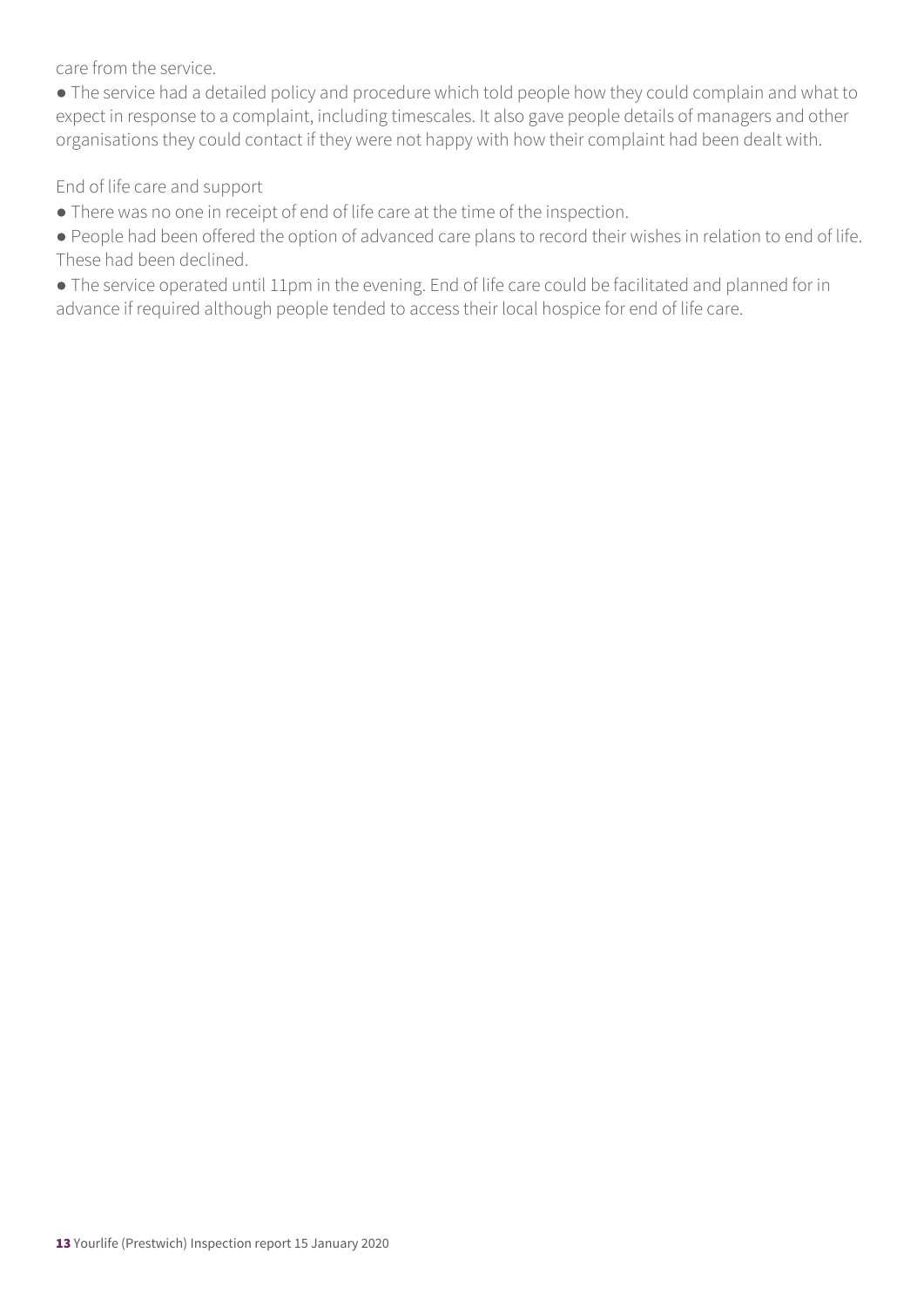### Is the service well-led?

### Our findings

Well-Led – this means we looked for evidence that service leadership, management and governance assured high-quality, person-centred care; supported learning and innovation; and promoted an open, fair culture.

At the last inspection this key question was rated as good. At this inspection this key question has now remained the same. This meant the service was consistently managed and well-led. Leaders and the culture they created promoted high-quality, person-centred care.

Promoting a positive culture that is person-centred, open, inclusive and empowering, which achieves good outcomes for people

- The service was managed by an experienced registered manager who was committed to providing highquality, person-centred care and had recruited and retained staff who shared that goal.
- People and their relatives were consistent in describing a high level of satisfaction with the service. People told us, "The manager is amazing, she is very responsive to problems that are raised. She goes the extra mile and cares about every single person" and "The support here is very good, it is excellent, they go above and beyond and above their remit".
- There was an established team that reported good staff morale and staff were positive about the registered managers leadership of the home. They told us, "I feel valued and we receive good support. The Manager is very approachable and fair" and "The manager is really good, she is probably the best manager I have had, approachable, positive, caring and she is fantastic with the residents".
- The provider held yearly Pride staff awards. We were told that PRIDE stood for; Passion, Responsibility, Innovation, Determined and Excellence. The registered manager told us any staff member could be nominated and it was to recognise staff who had shown good practise and gone 'above and beyond' in the service they provided.

How the provider understands and acts on the duty of candour, which is their legal responsibility to be open and honest with people when something goes wrong

● The registered manager was aware of and understood their responsibilities in relation to the duty of candour. There was an open, inclusive and transparent culture in place with the registered manager operating an open-door policy where people and staff felt comfortable to raise concerns.

Managers and staff being clear about their roles, and understanding quality performance, risks and regulatory requirements; Continuous learning and improving care

- There was an established quality assurance process in place. This included weekly audits by the registered manager and two monthly audits by the area manager that also included bi monthly meetings with senior management to carry out and agree any agreed actions in response to any issues identified.
- Staff knew their roles and responsibilities and were clear about their tasks. This was confirmed by the people we spoke to.
- The management team carried out spot check visits to observe the care delivered by staff. These helped to ensure that staff were effective in carrying out their role.
- ●The provider demonstrated their understanding of the regulatory requirements. Notifications which they